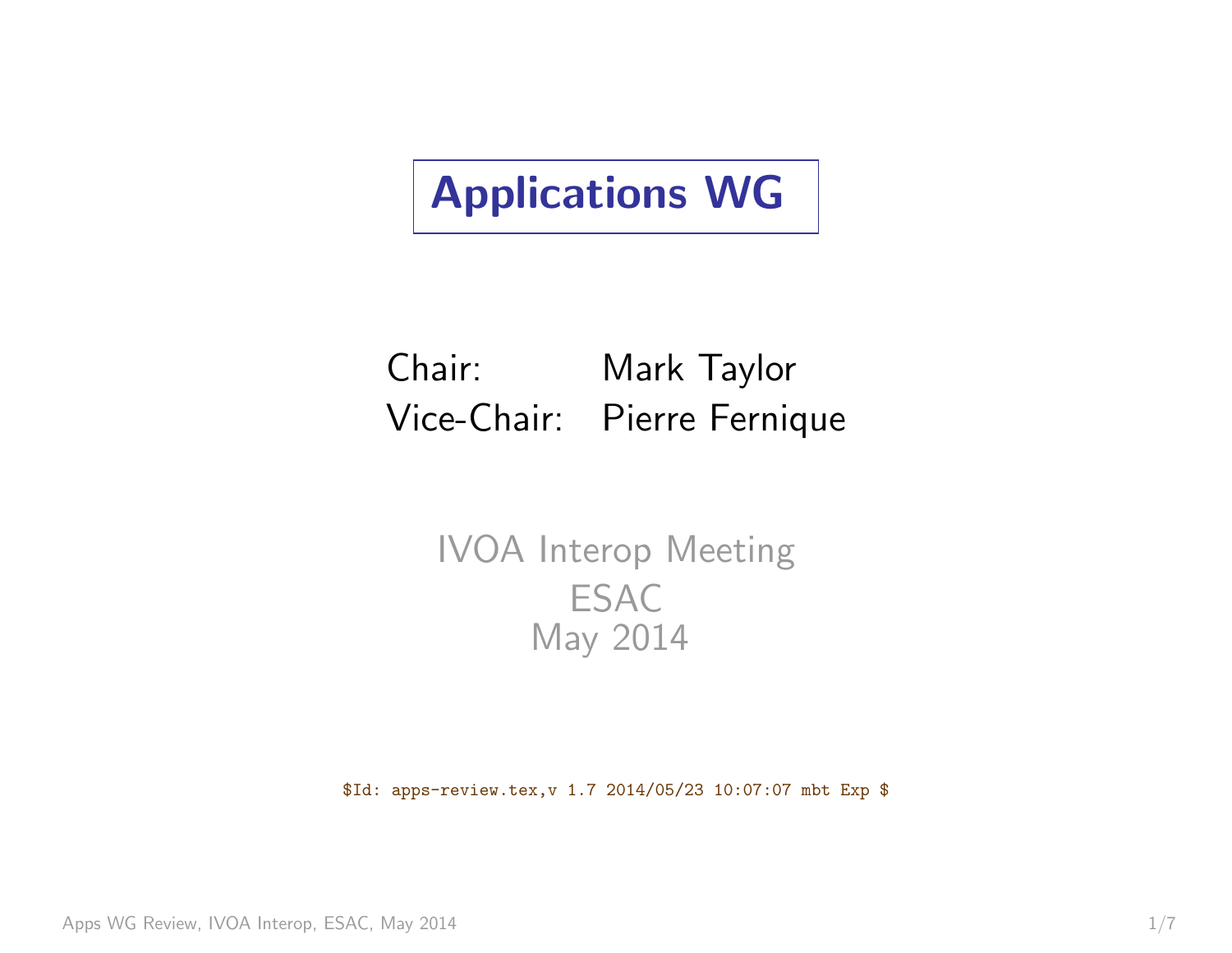

## MOC

• Accepted by Exec!  $\odot$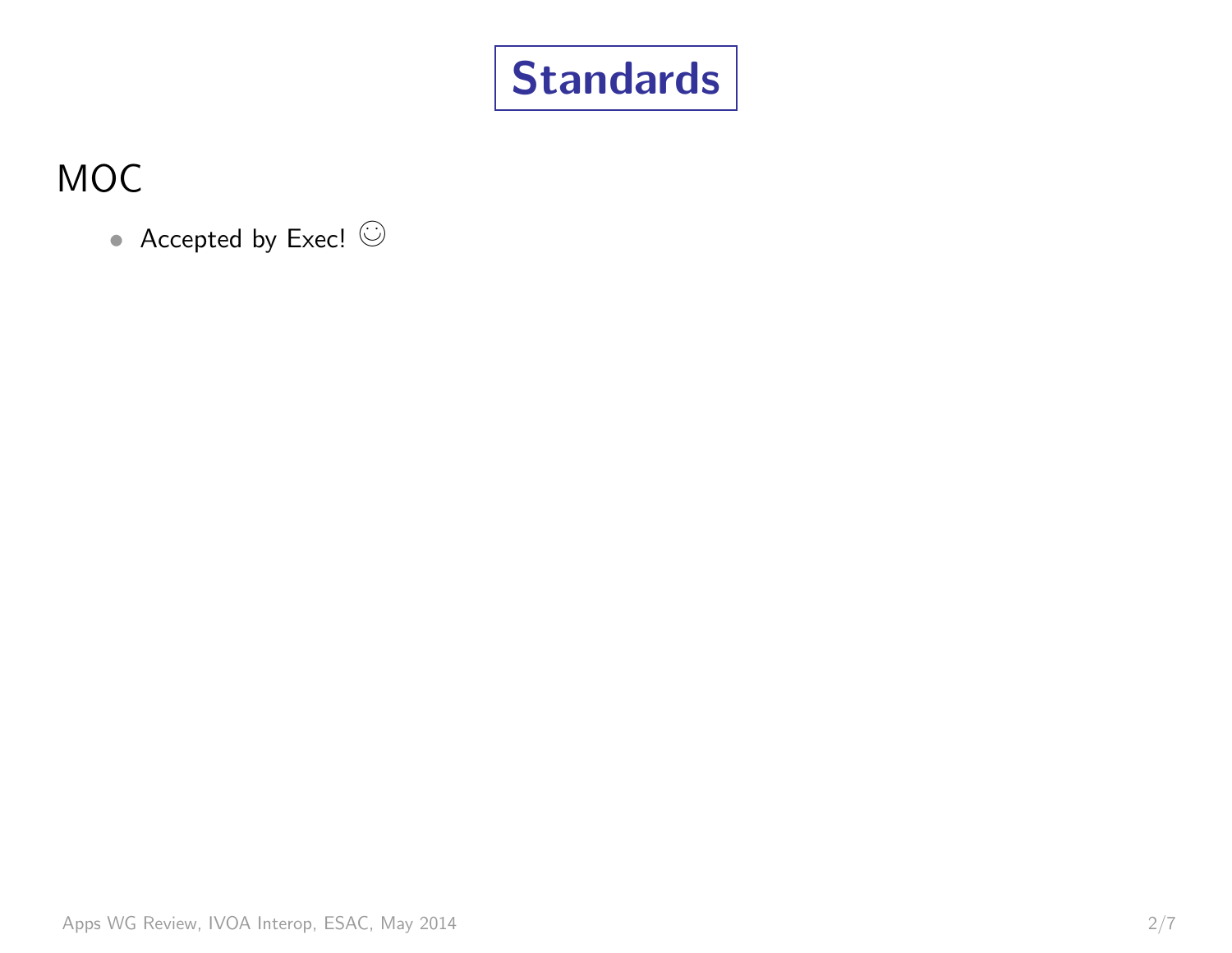# "Codebases and Repositories"

Loose discussion around software: how do we do it better?

- Initial stimulus: how does [a project like LSST] find well-supported, easy-to-use, well-integrated, well-documented software to do VO stuff?
	- $\triangleright$  "where do I download the VO?"
- Some ideas to improve matters:
	- $\triangleright$  Better collaborative development
		- VO-level repository?
		- Consistent use of tools like github?
			- not too much enthusiasm
			- ... but someone might do it anyway
	- $\triangleright$  Better distribution management
		- Single curated integrated all-VO runtime download?
		- Consistent cross-package documentation bundle?
		- AstroPy model of provision
			- unrealistic amount of effort
				- (organisational structure, politics, different usage model, ...)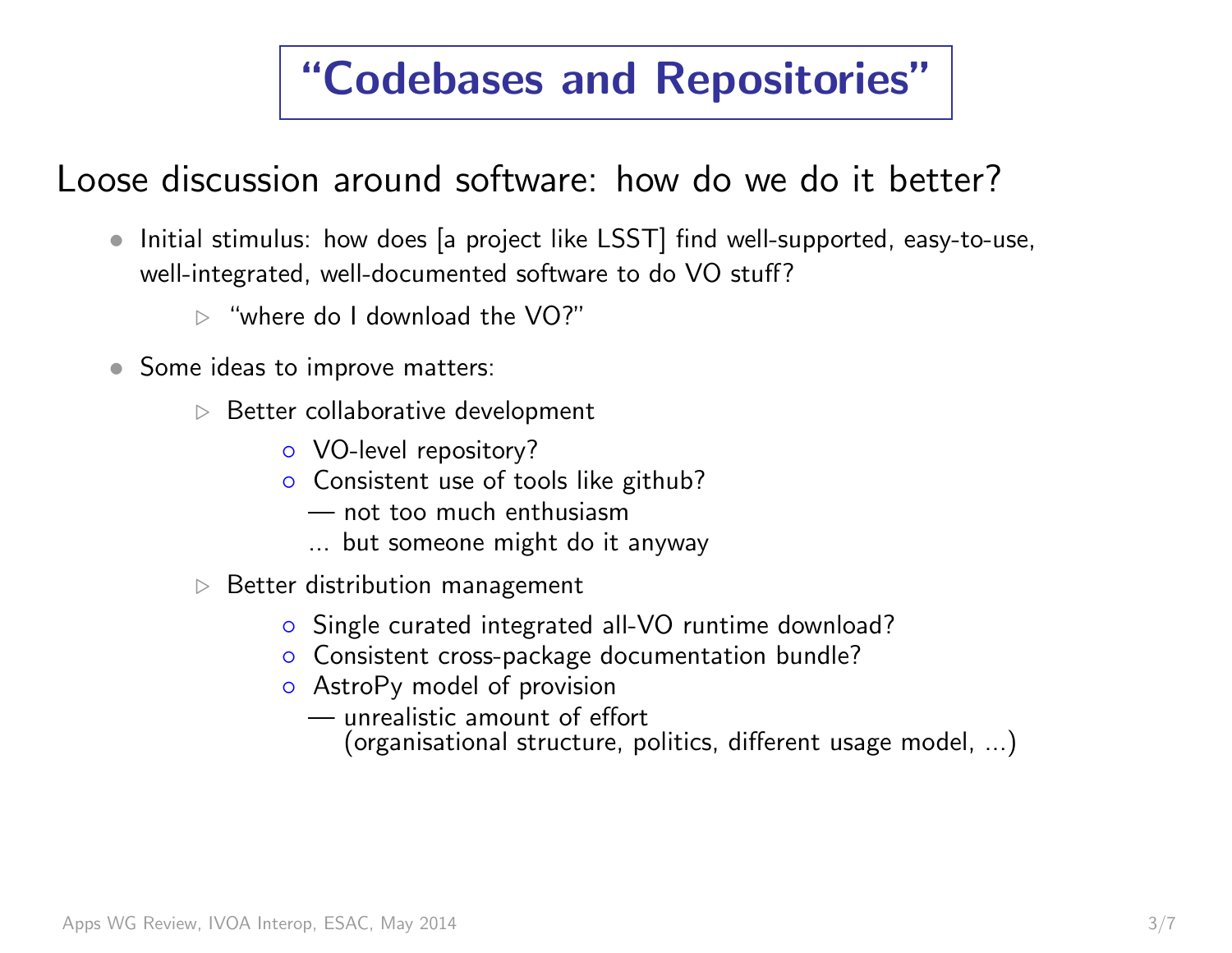"Codebases and Repositories" Where do I download the VO?

If we can't do AstroPy, what can we do?

- What problem are we trying to solve?
	- $\triangleright$  Increase take-up
	- $\triangleright$  Improve usage experience for data providers (for reasons of self-interest)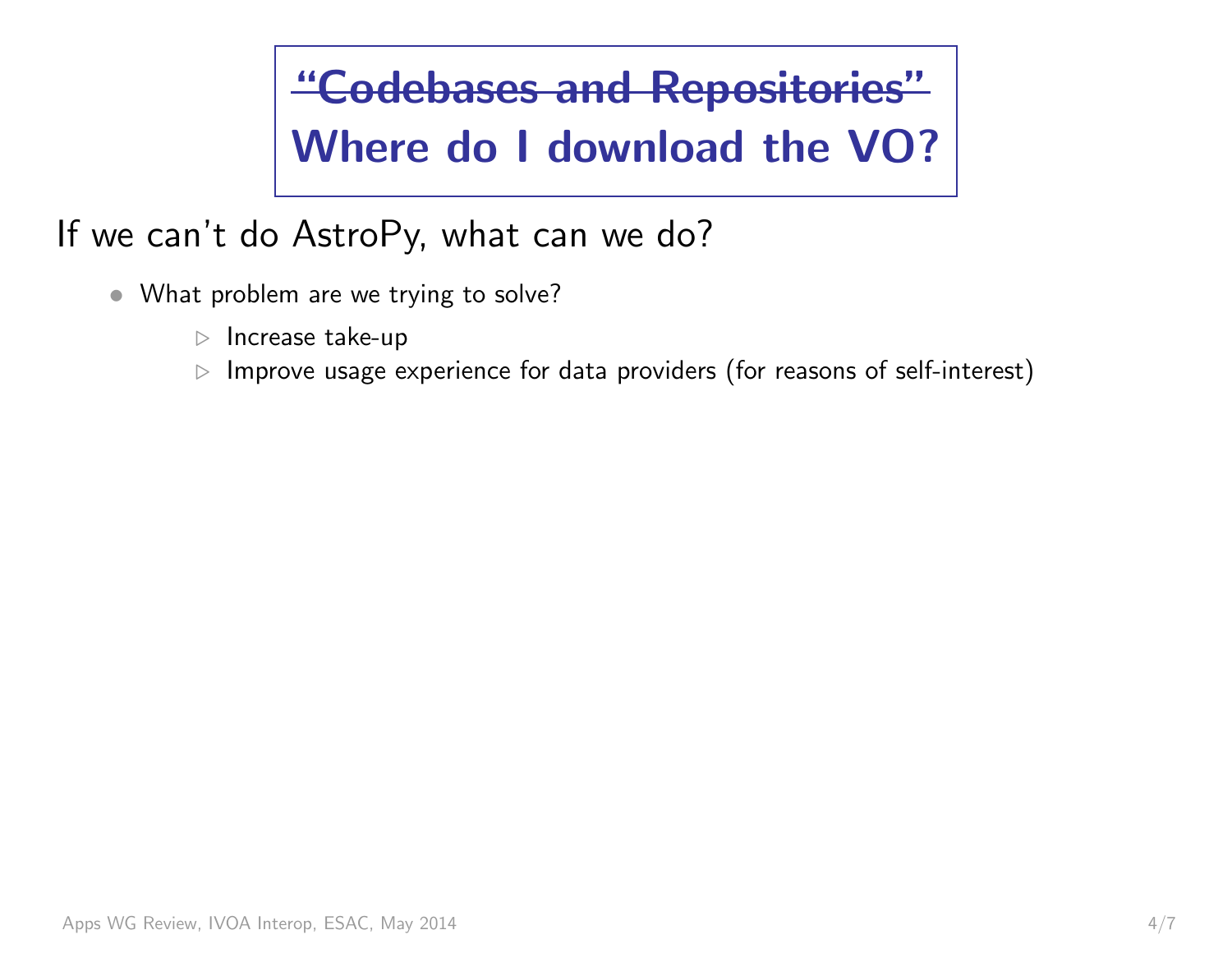# Take-Up!

# "Obvious" or suggested ways to increase take-up:

- Produce high quality software
	- $\triangleright$  working, reliable, compliant, well-targeted, well-documented, easy to install and run, interoperable at build/library level ...
- Good instructions/information:
	- $\triangleright$  (More) active TCG curation of Data Providers advice page
	- . Help desk/Advertised contact point?
	- . Provide case histories of successful deployments?
	- . Encourage smaller projects to publish in existing archives
- Others
	- $\triangleright$  More science input at IVOA meetings (Apps session dedicated to presentations by VO-aware scientists?)
	- $\triangleright$  Apply for money to fund effort on software integration?

#### Proven ways to increase take-up: personal contact

- house visits
- having a VO expert in-house
- schools/workshops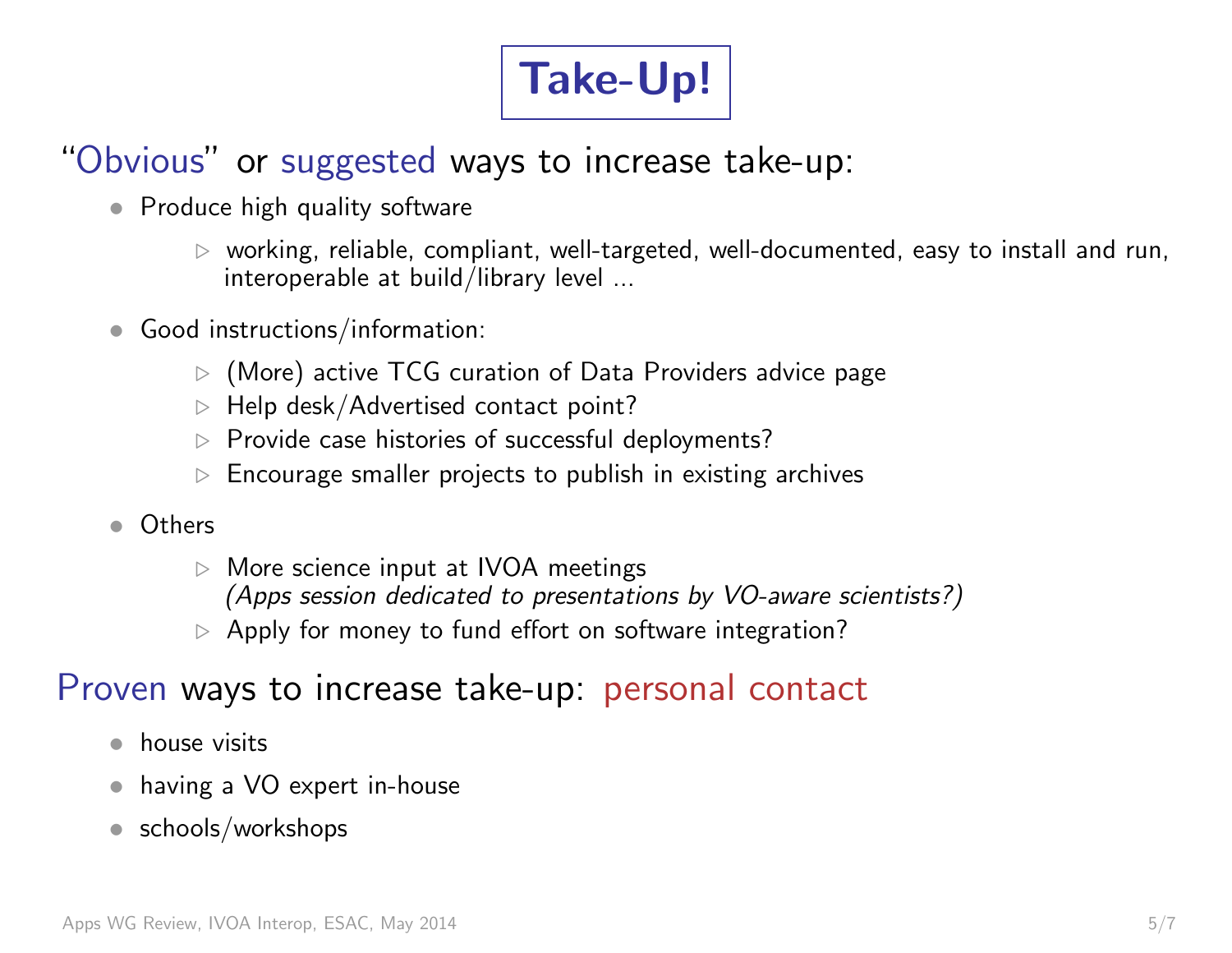# Presentations

### Apps 1

- Ray Plante: PyVO: Accessing the VO from Python
- Sandrine Bottinelli: CASSIS
- Jiří Nádvorník: Photometric survey and VO protocols
- Margarida Castro Neves: ObsCore in SPLAT
- Petr Škoda: Spectral Analysis in SPLAT

# Apps 2

- Thomas Boch: What's new in Aladin Lite and Aladin Java?
- François-Xavier Pineau: Generating HiPS catalogues
- $\bullet$  Pierre Fernique:  $\mathsf{HIPS}^3$ : HEALPix progressive surveys for cubes
- Santosh Jagade: VO on Android platforms
- Guillaume Mella: Easily sampify your web apps with AppLauncher

## Apps 3

- Florian Rothmaier: WIRR
- Amelia Bayo: Studying low-mass stars with the VO
- Xavier Haubois: A global database in optical interferometry
- Santosh Jagade: Serving a billion images: CRTS-IUCAA
- Francesco Cepparo: VESPA